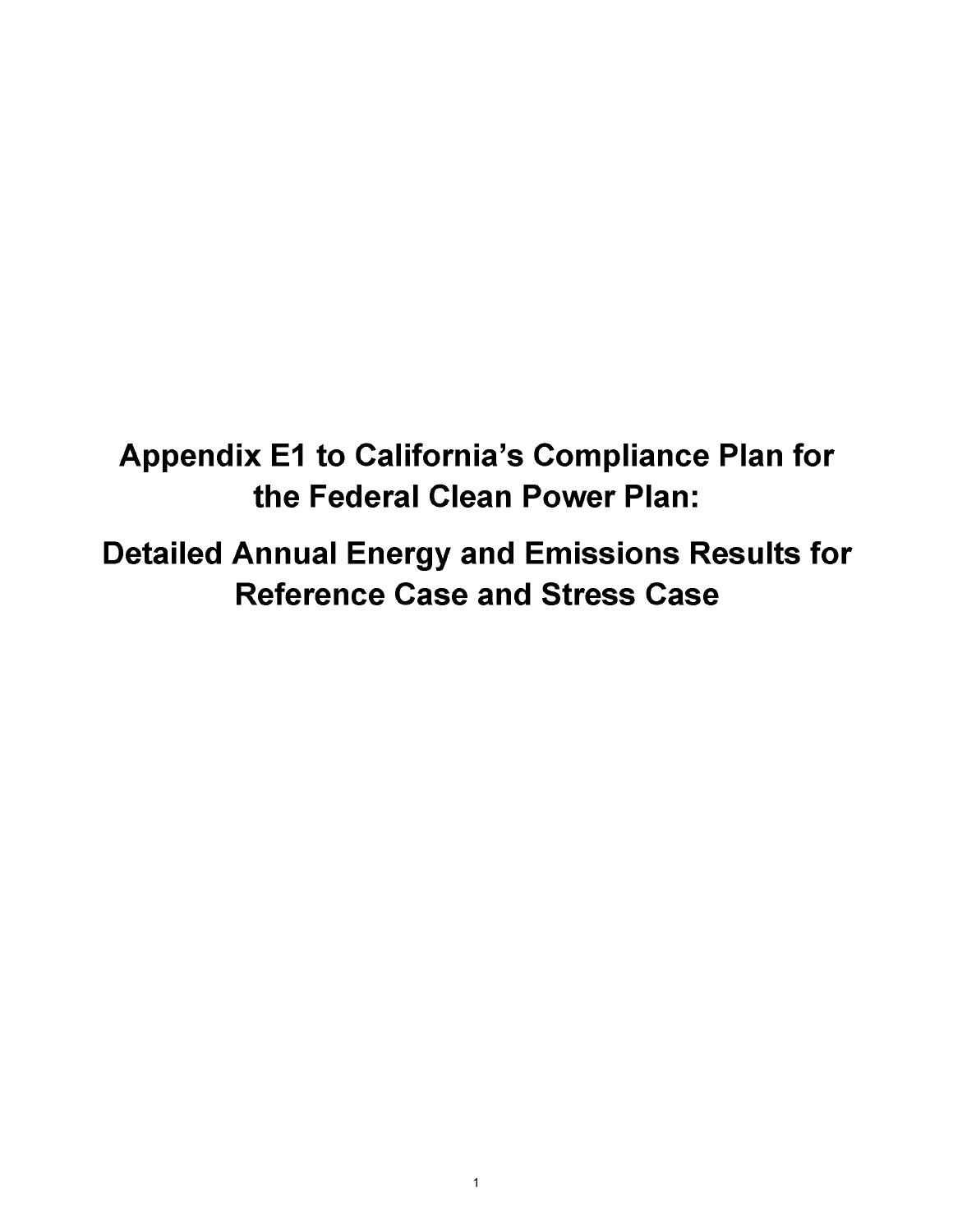## **U.S. EPA Clean Power Plan (existing power plants) Summary of Emissions, Fuel Use, and Generation from California Power Plants Energy Assessment Division 04-25-16**

**Summary:** The following data sheets contain a summary of CO2 emissions, generation (MWhs) and fuel use (1000 MMBTUs) for power plants in California covered by EPA's Clean Power Plan. The case summary sheets also contain generation (MWhs) from renewable resources, hydroelectric facilities, energy efficiency and other power plants not covered under the clean power plan rule 111D.

The intended audience is the EPA and stakeholders.

**Source of Data:** The historical data (prior to 2020) is from the QFER CEC-1304 power plant report filings for next generation (MWhs) and fuel use (MMBTUs). The data for the forecast years (2020 -2026) come from the PLEXOS production cost model IEPR 2015 simulations for the Mid Demand and a modified IEPR 2015 High Demand Case with Diablo Canyon retired and low hydro sensitivity (aka Stress Case).

These CPP final IEPR15 simulations for the Mid Demand Case include 6,267 MW (800 MW CTs, 2,837 MW CCs) and 2,830 MW new CHP (1,339 MW BTM CHP and 1,491 MW grid connected CHP) thermal resources. The Stress Case includes 6,270 MW (2,800 MW CT, 3,470 MW CCs and no new CHP) of new thermal resources and no replacement capacity is included when Diablo is retired 12/31/2024.

The renewables for both the Mid and Stress Case meet a 33% RPS by 2020 and remain at 33% through the forecast period.

Non OTC retirements are aligned with the 2014 LTPP, which used a generic retirement date assumption for thermal, non-OTC plants in California of 40 years from COD. This produced about 2,000 MW of retirements by 2026 (mostly CHP). This will impact the 111d results because some of the retired plants are affected units that are assumed to retire during the forecast period.

## **Key Caveats:**

1. The PLEXOS production cost model simulations are through 2026; the 2027-2031 forecast are estimated by applying the average growth rate from 2025-2026 to the 2026 values unless otherwise noted.

2. For the CO2 calculations, staff assumes natural gas emits 117.1 pounds CO2 per MMBTU, and coal emits 225.3 pounds of CO2 per MMBTU. These numbers are converted to short tons.

## **Authors**:

Angela Tanghetti, Supply Analysis Office, 916-654-4854, [angela.tanghetti@energy.ca.gov](mailto:angela.tanghetti@energy.ca.gov)

Paul Deaver, Supply Analysis Office, 916-651-0313, [paul.deaver@energy.ca.gov](mailto:paul.deaver@energy.ca.gov)

Michael Nyberg, Supply Analysis Office, 916-654-5968, 2 [michael.nyberg@energy.ca.gov](mailto:michael.nyberg@energy.ca.gov)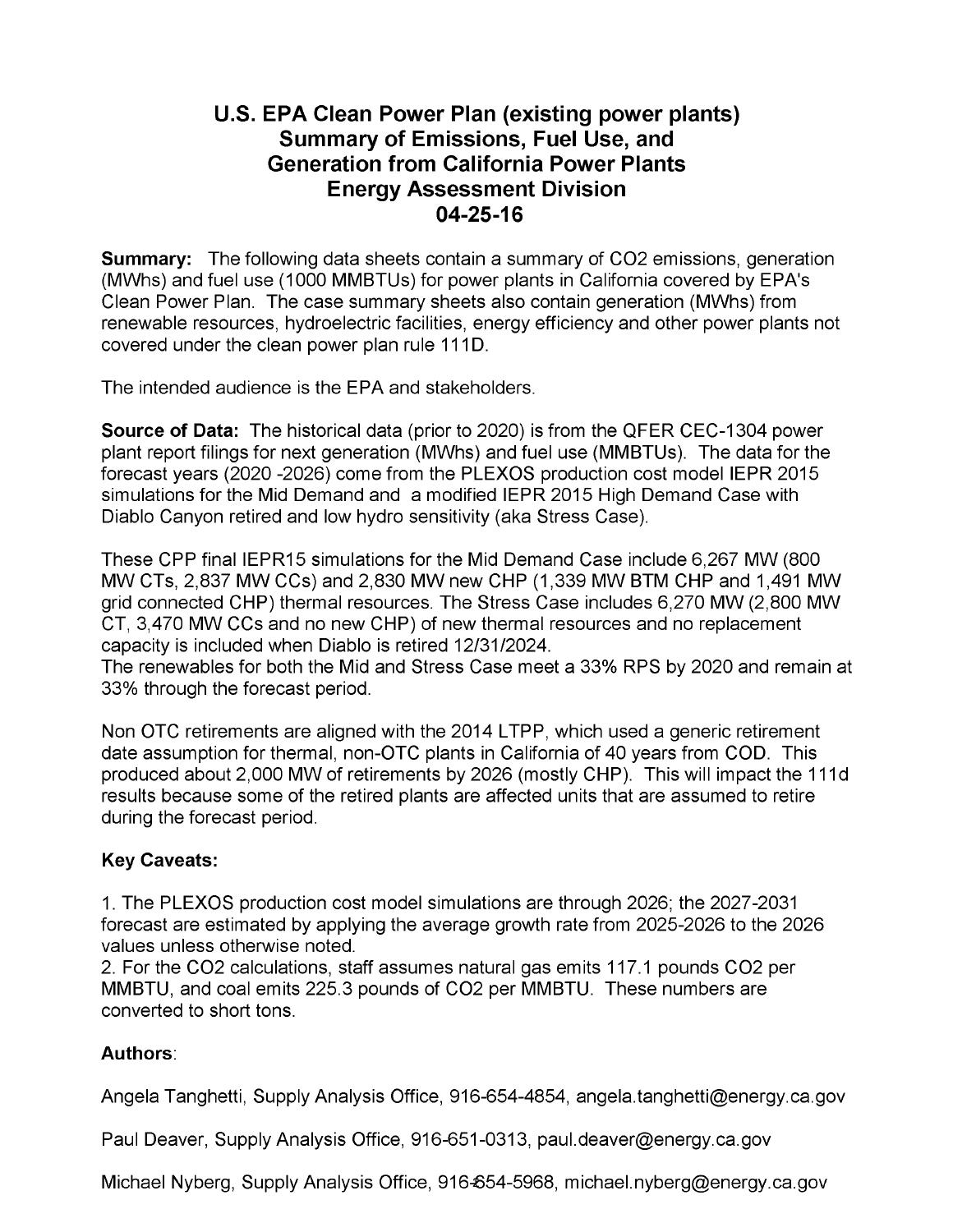|                                                              |                          |                          |                          |            |            |            |            |                         | 2027-Mid       | 2028-Mid       | 2029-Mid                 | 2030-Mid       | 2031-Mid       |
|--------------------------------------------------------------|--------------------------|--------------------------|--------------------------|------------|------------|------------|------------|-------------------------|----------------|----------------|--------------------------|----------------|----------------|
| Year                                                         | 2014                     | 2020-Mid                 | 2021-Mid                 | 2022-Mid   | 2023-Mid   | 2024-Mid   | 2025-Mid   | 2026-Mid                | (extrapolated) | (extrapolated) | (extrapolated)           | (extrapolated) | (extrapolated) |
| In-State: Electricity Emissions (Short Tons CO2e)            | 45,488,109               | 37,959,050               | 36,130,594               | 34,879,034 | 33,621,320 | 32,253,757 | 33,396,549 | <mark>33,046,821</mark> | 32,726,329     | 32,408,945     | 32,094,639               | 31,783,381     | 31,475,142     |
| In-State: UTO and Onsite Cogen (Short Tons CO2e)             |                          | 2,171,943                | 2,171,943                | 2,171,943  | 2,171,943  | 2,171,943  | 1,820,808  | 1,820,808               | 1,820,808      | 1,820,808      | 1,820,808                | 1,820,808      | 1,820,808      |
| <b>Total In-State Emissions (Short Tons CO2e)</b>            | 45,488,109               | 40,130,993               | 38,302,537               | 37,050,977 | 35,793,262 | 34,425,700 | 35,217,356 | 34,867,629              | 34,547,137     | 34,229,753     | 33,915,447               | 33,604,189     | 33,295,950     |
|                                                              |                          |                          |                          |            |            |            |            |                         |                |                |                          |                |                |
| n-State: NGCC Non-Cogeneration (MWh)                         | 82,315,087               | 80,211,231               | 80,747,075               | 77,859,606 | 75,549,714 | 72,802,613 | 75,592,233 | 74,863,992              | 74,137,952     | 73,418,953     | 72,706,926               | 72,001,806     | 71,303,523     |
| In-State: NGCC  Cogeneration (MWh)                           | 9,022,643                | 8,086,736                | 7,927,489                | 7,903,895  | 7,864,154  | 7,809,341  | 7,488,036  | 7,384,052               | 7,314,082      | 7,244,789      | 7,176,169                | 7,108,215      | 7,040,919      |
| In-State: OGST Non-Cogeneration (MWh)                        | 6,450,261                | 3,163,579                | 1,099,027                | 1,108,597  | 827,009    | 606,621    | 835,904    | 855,940                 | 847,639        | 839,418        | 831,277                  | 823,216        | 815,232        |
| In-State: OGST Cogeneration (MWh)                            |                          |                          |                          |            |            |            |            |                         |                |                |                          |                |                |
| In-State: COALST - Cogen (MWh)                               | 521,974                  | $\sim$                   |                          |            |            |            |            |                         |                |                |                          |                |                |
| In-State Generation (MWh) for Emissions Determination        | 98,309,965               | 91,461,546               | 89,773,591               | 86,872,098 | 84,240,87  | 81,218,576 | 83,916,173 | 83,103,984              | 82,299,672     | 81,503,160     | 80,714,373               | 79,933,236     | 79,159,674     |
| <b>PLEXOS Results and EPA targets</b>                        |                          |                          |                          |            |            |            |            |                         |                |                |                          |                |                |
| Total GRID EF (Ib CO2e/MWh)-PLEXOS                           | 925                      | 878                      | 853                      | 853        | 850        | 848        | 839        | 839                     | 840            | 840            | 840                      | 841            | 841            |
| Total GRID EF (Short Ton CO2e)-PLEXOS                        | 45,488,109               | 40,130,993               | 38,302,537               | 37,050,977 | 35,793,262 | 34,425,700 | 35,217,356 | 34,867,629              | 34,547,137     | 34,229,753     | 33,915,447               | 33,604,189     | 33,295,950     |
| EPA Rule 111 Target EF (Ib CO2e/MWh)                         |                          |                          |                          | 985        | 961        | 932        | 910        | 888                     | 866            | 853            | 839                      | 826            |                |
| EPA Rule 111 Mass Based Target (Short Ton CO2e)              | $\overline{\phantom{a}}$ | $\overline{\phantom{a}}$ | $\overline{\phantom{a}}$ | 55,102,677 | 54,501,575 | 53,900,473 | 53,299,371 | 52,698,269              | 52,097,167     | 51,496,065     | 50,894,963               | 50,293,861     | 50,293,861     |
| <b>EXCLUDED Generation</b>                                   |                          |                          |                          |            |            |            |            |                         |                |                |                          |                |                |
| n-State: RPS Eligible Renewables Excl. Small Hydro (MWh)     | 43,771,524               | 61,311,310               | 61,136,915               | 62,035,963 | 62,188,627 | 62,436,402 | 62,281,875 | 62,330,498              | 62,053,769     | 62,268,186     | 62,478,351               | 62,784,579     | 62,984,510     |
| n-State: Energy Efficiency (MWh)                             | $\overline{a}$           | 12,554,838               | 14,483,493               | 16,356,149 | 18,226,575 | 20,013,761 | 21,758,599 | 23,505,782              | 24,155,591     | 24,880,258     | 25,626,666               | 26,395,466     | 27,249,644     |
| n-State:Existing Fossil (MWh)                                | $\sim$                   | 14,294,153               | 13,800,371               | 13,265,567 | 13,124,530 | 12,500,277 | 12,219,009 | 11,521,911              |                |                |                          |                | $\sim 100$     |
| n-State:New Fossil With COD >=1/1/2014 (MWh)                 |                          | 14,940,857               | 17,807,620               | 22,823,910 | 24,963,948 | 26,989,232 | 29,634,635 | 30,118,375              |                |                |                          |                |                |
| n-State:Nuclear (MWh)                                        | $\sim$                   | 17,819,256               | 17,788,536               | 16,643,928 | 17,847,024 | 19,099,008 | 16,616,688 | 17,847,024              |                |                | $\overline{\phantom{0}}$ |                |                |
| n-State: Hydro Large and Small (MWh)                         |                          | 30,889,008               | 30,887,961               | 30,887,961 | 30,887,961 | 30,889,008 | 30,887,961 | 30,887,961              |                |                |                          |                | <b>Service</b> |
| Out-of-State: RPS Eligible Renewables (MWh)                  | 15,422,668               | 14,613,198               | 14, 152, 618             | 13,015,592 | 12,480,231 | 11,780,786 | 11,518,991 | 11,122,236              | 11,122,236     | 11,122,236     | 11,122,236               | 11,122,236     | 11,122,236     |
| Net Imports: Less Out-of-State RPS Eligible Renewables (MWh) |                          | 38.246.742               | 37,654,857               | 37,745,488 | 37,327,071 | 37,699,342 | 35.074.000 | 34.475.771              |                |                |                          |                |                |